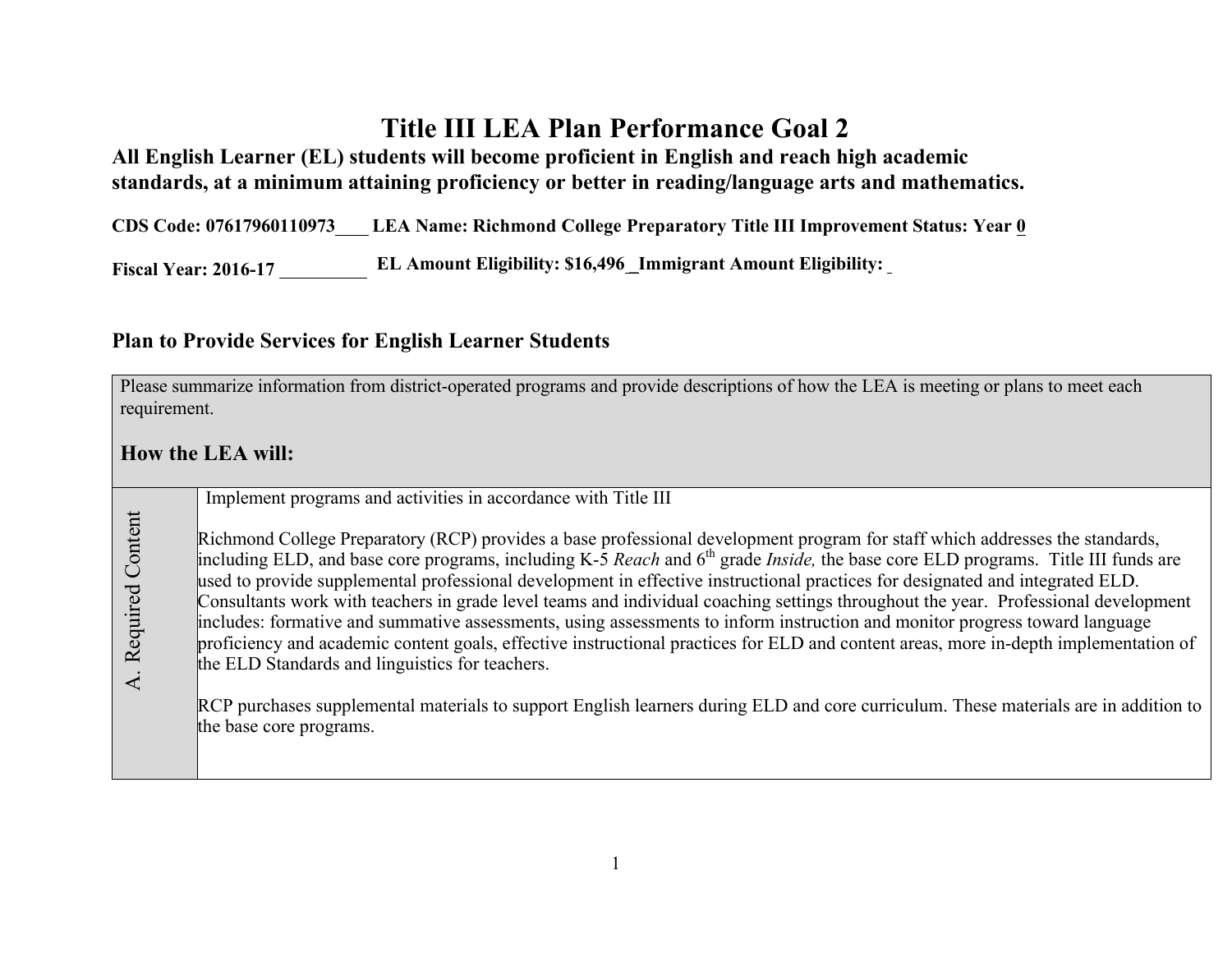Use the subgrant funds to meet all accountability measures

RCP uses Title III funds to provide supplemental professional development for staff to improve the quality of education for English learners and ensure that our English learners achieve proficiency in English and master grade level standards. RCP has exceeded the AMAO 1, 2 and 3 targets.

Hold the school sites accountable

RCP has a robust formative assessment to identify English learners in need of intervention in math, ELA and ELD. Academic conferencing occurs after each benchmark. Additionally, English learners are monitored with summative data to determine if they are making adequate progress toward meeting reclassification criteria. Administration and teachers analyze annual CELDT, formative ELD assessments, benchmark, DRA and SBAC results to ensure that adequate progress is being made toward meeting established goals. The analysis is done in whole staff professional development, lead teacher team meetings, grade level collaboration meetings and individual teacher meetings with consultant and/or administration. Action plans for instruction and intervention are developed, implemented and monitored.

Additionally, student progress on benchmark and summative assessments are reviewed at the monthly Friday parent meetings, with the Board and with the School Site Council (SSC).

Promote parental and community participation in programs for ELs

RCP has an active and involved parent community. In 2015-16 the position of Director of School Culture was added. Her primary role is school climate and parent/community participation. The Home Visits program will be expanded. Communication with parents is translated. Bilingual staff, including administration, office staff, teachers and instructional aides, provides interpreting as needed, such as in the office, at parent meetings and individual conferences. An Annual Parent Survey is administered each spring and the results are evaluated and used to develop an action plan for improvement. The 92% of responses to the 2014-15 Annual Parent Survey were positive. An automated caller is used to augment communication with parents. RCP has established a monthly parent meeting where information is provided about the school, including presentations on topics of interest to the parents. Additionally, Family Math and Family Literacy nights are provided.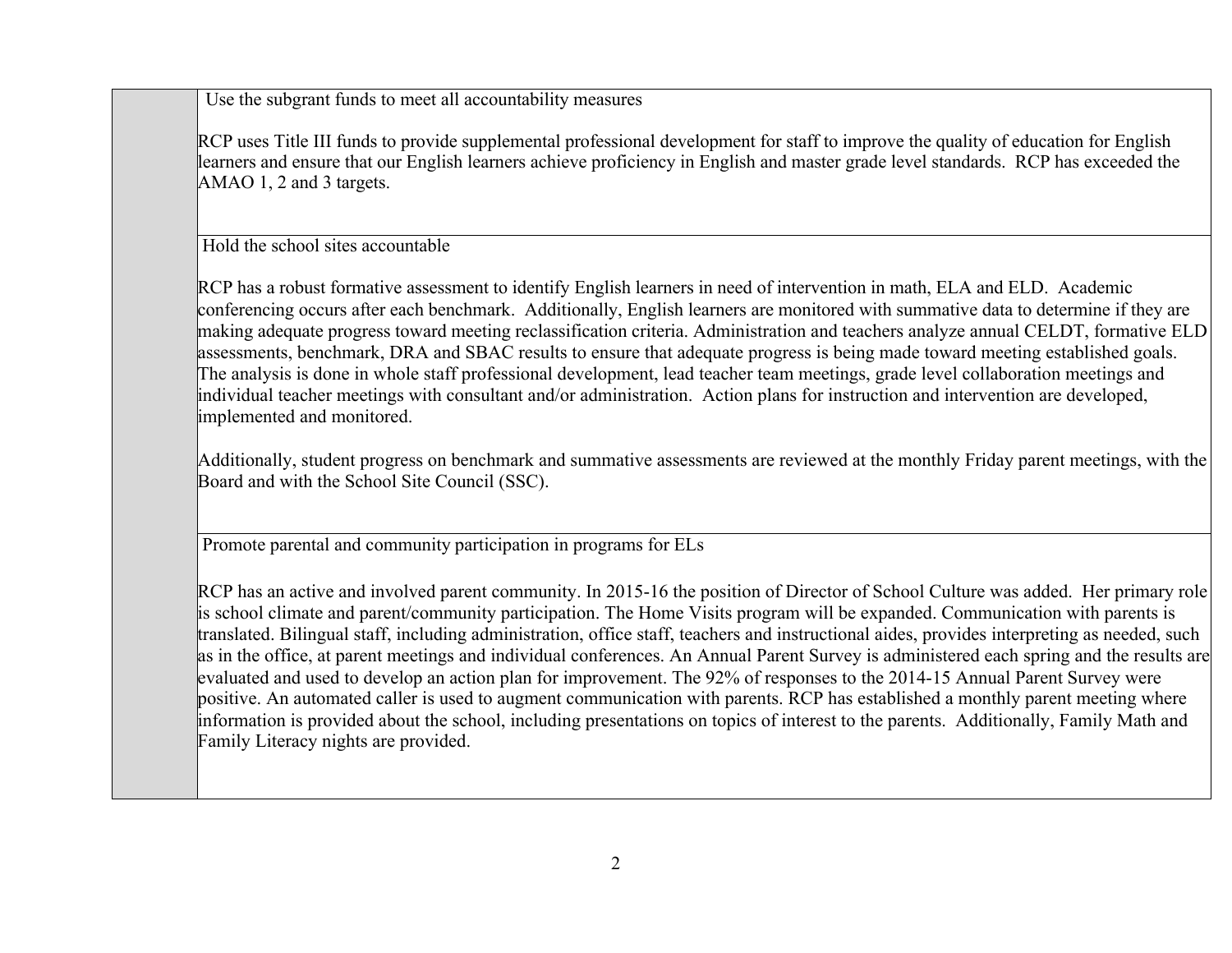|  |                                                | How the LEA will:                                                                                                                                                                                                                                                                                                                                                                                                                                                                                                                                                                                                                                                                                                                                                                                                                                                                                                                                                                                                                                                                                              | Persons<br>Involved/<br>Timeline                                            | Related<br>Expenditures                                                                                                                | Estimated<br>Cost  | Funding<br>Source<br>(EL,<br>Immigrant,                      |
|--|------------------------------------------------|----------------------------------------------------------------------------------------------------------------------------------------------------------------------------------------------------------------------------------------------------------------------------------------------------------------------------------------------------------------------------------------------------------------------------------------------------------------------------------------------------------------------------------------------------------------------------------------------------------------------------------------------------------------------------------------------------------------------------------------------------------------------------------------------------------------------------------------------------------------------------------------------------------------------------------------------------------------------------------------------------------------------------------------------------------------------------------------------------------------|-----------------------------------------------------------------------------|----------------------------------------------------------------------------------------------------------------------------------------|--------------------|--------------------------------------------------------------|
|  |                                                | Provide high quality language instruction;<br>RCP provides high quality language instruction through both<br>designated and integrated ELD. English learners receive daily ELD<br>instruction, differentiated by their English language proficiency level.<br>For designated ELD, EL students are grouped by proficiency level at<br>each grade level. Throughout the rest of the instructional day, teachers<br>provide scaffolded instruction based on the students' language<br>proficiency. Each teacher has a full-time instructional aide to support<br>differentiation to meet the needs of all students. All teachers are<br>appropriately authorized to teacher English learners.<br>The effectiveness of the EL programs is determined when<br>administration and teachers analyze annual CELDT and state academic<br>assessment results. If goals have not been meet, plans are developed for<br>modifying/changing EL programs as needed. Administration and<br>teachers also analyze formative ELD assessments, benchmark, DRA<br>and SBAC results to ensure that adequate progress is being made | teachers,<br>instructional<br>aides,<br>consultants<br>Timeline:<br>Ongoing | Administration; Consultants to \$13,000<br>provide<br>professional<br>development;<br>Teacher<br>stipends<br>Supplemental<br>materials | \$2,000<br>\$1,496 | or other)<br>Title III LEP<br>Title III LEP<br>Title III LEP |
|  | Required<br>Content<br>$\overline{\mathbf{B}}$ | toward meeting established goals. The analysis is done in whole staff<br>professional development, leader teacher team meetings, grade level<br>collaboration meetings and individual teacher meetings with consultant<br>and/or administration. Action plans for instruction and intervention are<br>developed, implemented and monitored. The quality of the programs is<br>determined through on-going classroom observations by administration<br>and consultants.<br>RCP will use Title III funds to provide supplemental professional<br>development in the ELD Standards and effective instructional practices                                                                                                                                                                                                                                                                                                                                                                                                                                                                                          |                                                                             |                                                                                                                                        |                    |                                                              |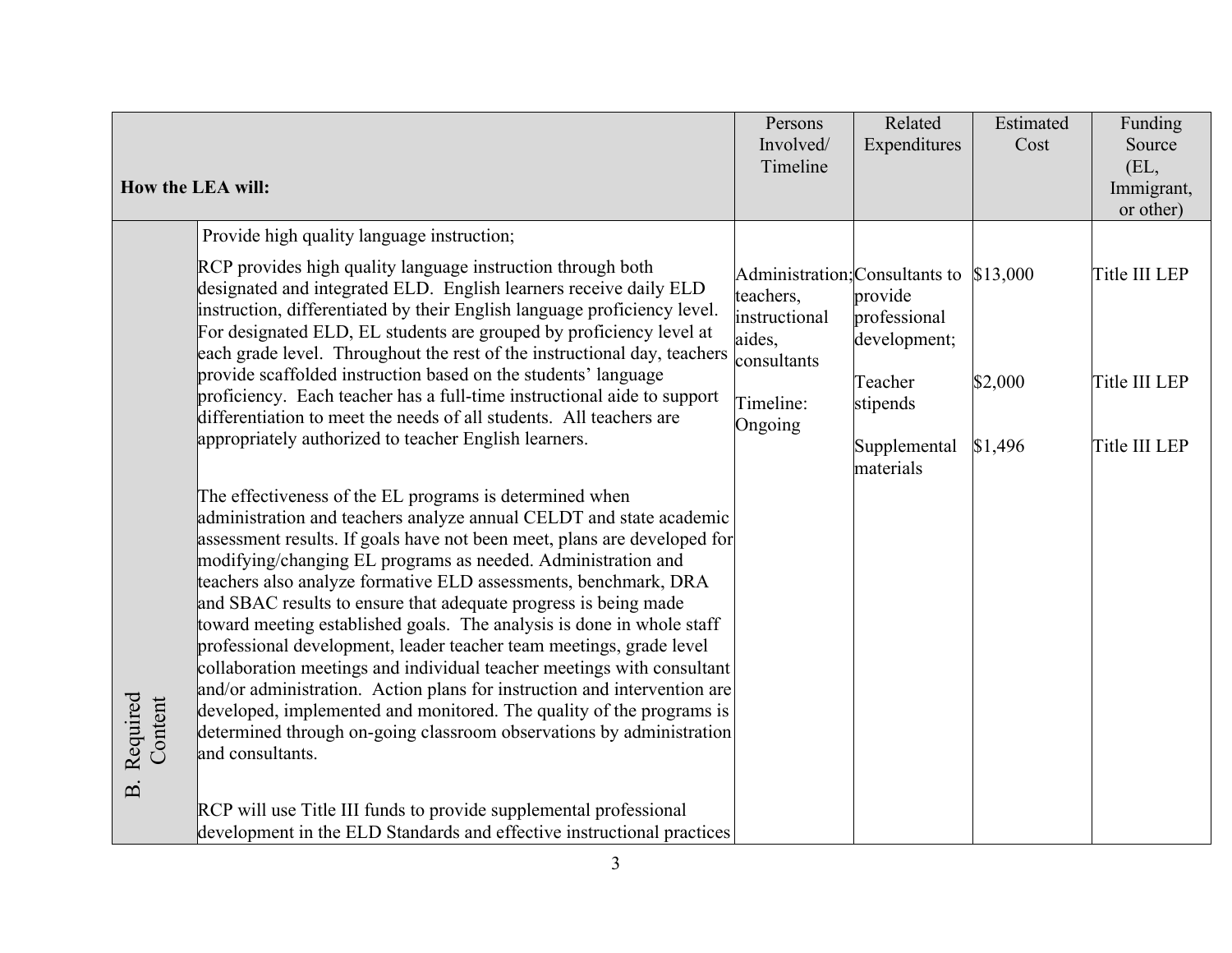| for designated and integrated ELD. Consultants will work with teachers<br>in grade level and individual settings throughout the year during the<br>work day and outside of the work day. Professional development<br>includes: formative and summative assessments, using assessments to<br>inform instruction and monitor progress toward language proficiency<br>and academic content goals, effective instructional practices for ELD<br>and content areas, more in-depth implementation of the ELD Standards<br>and linguistics for teachers.                                                                                                                                                                                                                                                                                                           |                                                                             |                                                                |           |                        |
|-------------------------------------------------------------------------------------------------------------------------------------------------------------------------------------------------------------------------------------------------------------------------------------------------------------------------------------------------------------------------------------------------------------------------------------------------------------------------------------------------------------------------------------------------------------------------------------------------------------------------------------------------------------------------------------------------------------------------------------------------------------------------------------------------------------------------------------------------------------|-----------------------------------------------------------------------------|----------------------------------------------------------------|-----------|------------------------|
| RCP will purchase supplemental materials to support English learners<br>during ELD and core curriculum. The core ELD programs are Reach<br>$(GRK-5)$ and <i>Inside (Gr6)</i> . Planned purchases include ancillary<br>materials from <i>Reach</i> and EL dictionaries and thesaurus dictionaries.                                                                                                                                                                                                                                                                                                                                                                                                                                                                                                                                                           |                                                                             |                                                                |           |                        |
| Provide high quality professional development                                                                                                                                                                                                                                                                                                                                                                                                                                                                                                                                                                                                                                                                                                                                                                                                               |                                                                             |                                                                |           |                        |
| RCP will provide supplemental, high quality professional development Administration; Consultants to See above<br>for improving outcomes for English learners that includes on-going<br>job-embedded activities. Consultants will work with teachers in grade<br>level and individual settings during the work day and outside of the<br>work day throughout the year. Professional development includes:<br>ELD Standards, designated and integrated ELD, formative and<br>summative assessments, using assessments to inform instruction and<br>monitor progress toward language proficiency and academic content<br>goals, effective instructional practices for ELD and content areas (e.g.<br>Specially-Designed Academic Instruction in English) and linguistics<br>for teachers (e.g. role of primary language proficiency in developing<br>English). | teachers,<br>instructional<br>aides,<br>consultants<br>Timeline:<br>Ongoing | provide<br>professional<br>development;<br>Teacher<br>stipends | See above | See above<br>See above |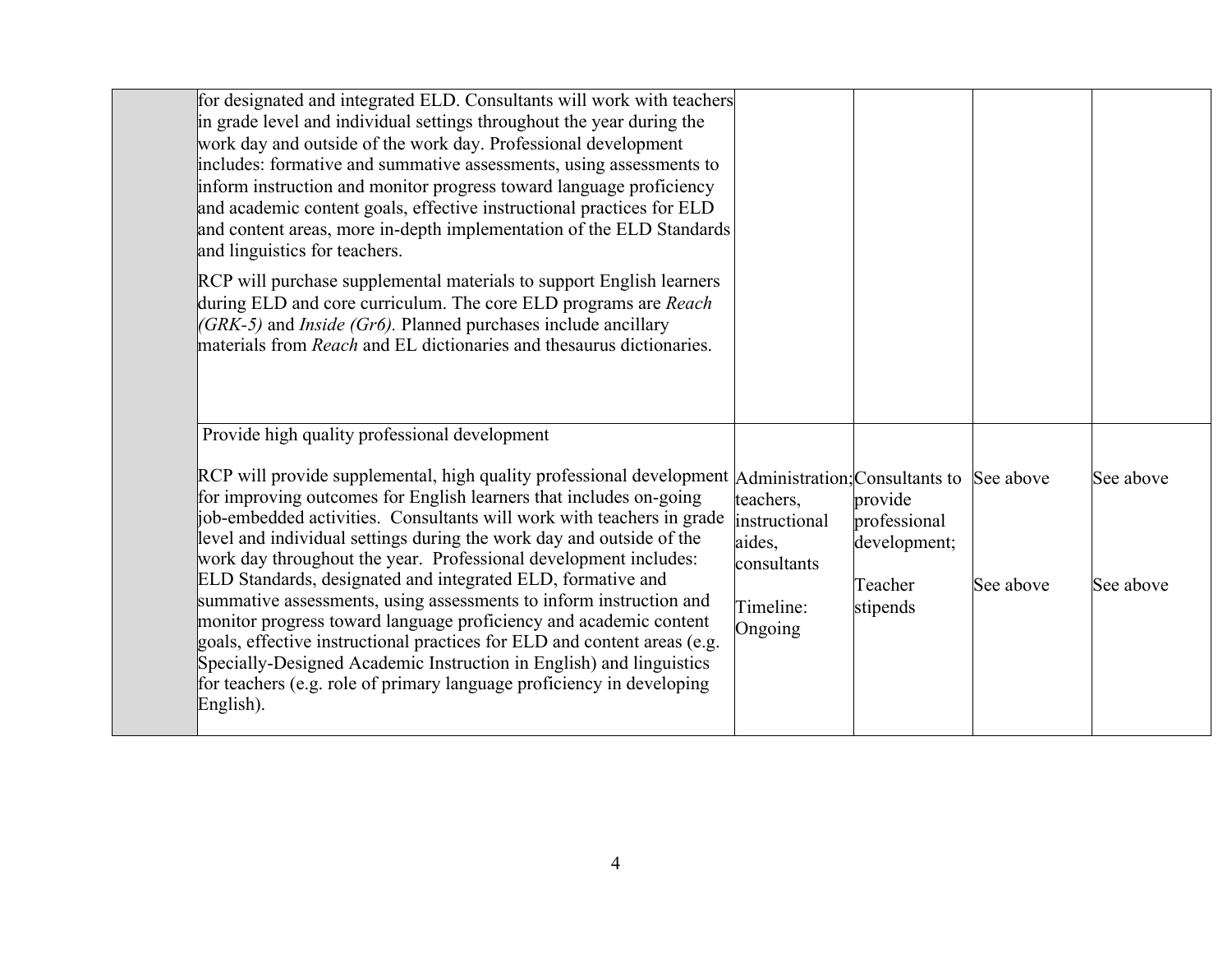|                           | <b>Goal 2 Improvement Plan Addendum* (IPA) for items A-B:</b>                                |  |  |  |  |  |  |
|---------------------------|----------------------------------------------------------------------------------------------|--|--|--|--|--|--|
| Required<br>for Year 2    | Please describe the factors contributing to failure to meet desired accountability measures. |  |  |  |  |  |  |
|                           | <b>Goal 2 IPA* for items A-B:</b>                                                            |  |  |  |  |  |  |
| for<br>Required<br>Year 4 | Please describe the factors contributing to failure to meet desired accountability measures. |  |  |  |  |  |  |
|                           | Please describe all required modifications to curriculum,                                    |  |  |  |  |  |  |
| $\overline{\mathbf{a}}$   | program, and method of instruction.                                                          |  |  |  |  |  |  |
|                           |                                                                                              |  |  |  |  |  |  |
|                           |                                                                                              |  |  |  |  |  |  |